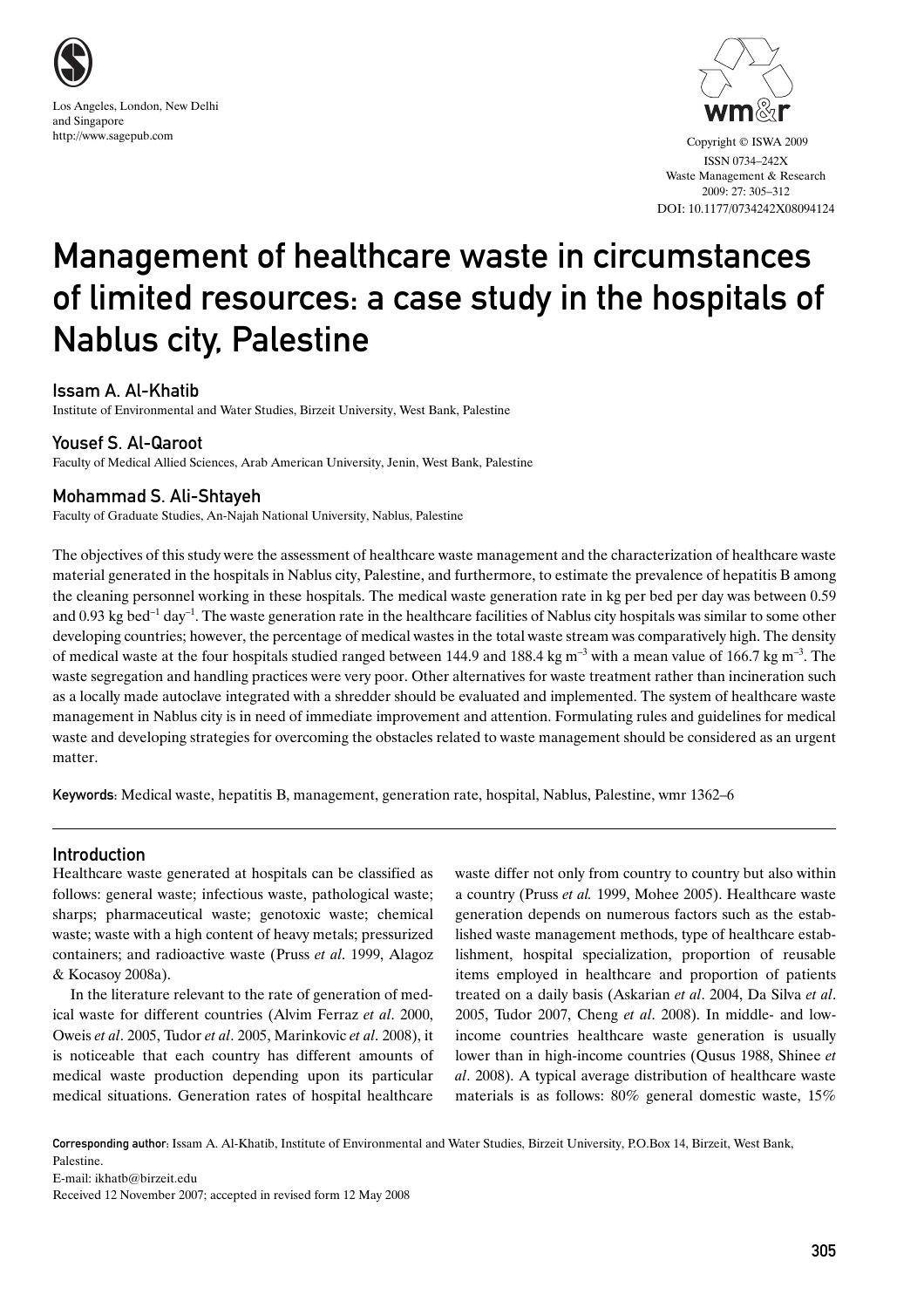pathological and infectious waste, 1% sharps, 3% chemical and pharmaceutical waste, and less than 1% special waste which includes radioactive, cytotoxic, pressurized containers, broken thermometers and used batteries (Pruss *et al*. 1999).

There are many technologies in existence for the treatment of medical waste (Park & Jeong 2001, Yoon 2001). According to studies that have investigated the treatment of medical waste, about 59–60% of medical waste materials are treated through incineration, 20–37% by steam sterilization and 4–5% by other treatment methods (Park & Jeong 2001). Currently, the proportion of off-site treatment and disposal has increased to 84%, due to severe regulations concerning on-site incineration (Park & Jeong 2001, Lee *et al*. 2004).

Exposure to healthcare waste can result in disease or injury. All individuals, especially the healthcare staff (e.g. doctors, nurses, laboratory technicians and waste handlers) who are exposed to healthcare waste, are potentially at risk (Patil & Pokhrel 2005, Marinkovic *et al*. 2008). Cleaning personnel who handle waste containing blood-soaked objects from patient in different units in the hospitals must be protected from the transmission of hepatitis B (HBV) and other diseases [World Health Organization (WHO) 1985, Liss *et al*. 1990]. Maintenance staff, personnel who are involved in the final disposal or incineration, pharmacy personnel, personnel working in or visiting laboratories and rooms in clinics, and members of the public who live near disposal sites should also be protected (Al-Khatib 2006, Alagoz & Kocasoy 2008b). It has been reported that hospital staff frequently have an infection rate of HBV that is three to six times higher than the normal risk level (Qusus 1988). There is strong epidemiological evidence, that the main concern regarding infectious hospital waste is the transmission of the HIV/AIDS virus and, more often, of HBV through the injuries caused by syringe

needles contaminated by human blood (WHO 1995, Tooher *et al.* 2005).

Hepatitis B viral infection is one of the main epidemiological infections in hospitals that can be transmitted by healthcare activities during patient treatment, investigations, vaccination, by using any type of injection needle, by trauma from surgical blades or during blood transfusion. HBV infection is dangerous and may lead to many complications such as cirrhosis of the liver or even death (Refa'i 1996, Jadallah 1998, Olowokure *et al*. 2003).

The present study aimed to investigate the existing healthcare waste management practices in four hospitals in Nablus city, as a sample of healthcare establishments to determine the regulations concerning the handling, treatment and disposal;, the amounts and types of healthcare waste generated in these hospitals; and the possible health risks, especially HBV, that may affect workers who handle the healthcare waste at these hospitals.

## **Methodology**

A general survey of the operating procedures practiced in the handling and treatment of solid waste was performed to assess compliance with WHO (Pruss *et al.* 1999) standards. All hospitals in Nablus city (four hospitals) were selected for the purpose of this study. These hospitals were Rafidia and Al-Watani hospitals (governmental) and Al-Ittehad and Al-Injili (non governmental), hospitals. A summary of the characteristics of these hospitals is presented in Table 1.

Data were gathered through an observational checklist, a questionnaire and in-depth interviews with key personel in charge of medical waste management at the Ministry of Environmental Affairs, Ministry of Health, and Nablus municipality. Questionnaire forms were distributed to all cleaning per-

Table 1: Characteristics of Nablus city hospitals.

|                                                                                   | Hospitals |                |            |           |
|-----------------------------------------------------------------------------------|-----------|----------------|------------|-----------|
| Characteristics of hospitals                                                      | Rafidia   | Al-Watani      | Al-Ittehad | Al-Injili |
| Number of beds                                                                    | 145       | 112            | 75         | 48        |
| Total number of patients, 1998                                                    | 15838     | 9922           | 5846       | 6785      |
| Number of employees, 1999                                                         | 328       | 193            | 152        | 103       |
| Departments                                                                       |           |                |            |           |
| Surgery                                                                           | А         | $NA**$         | А          | А         |
| Paediatrics                                                                       | <b>NA</b> | $\overline{A}$ | A          | A         |
| Emergency                                                                         | А         | А              | A          | <b>NA</b> |
| Intensive care unit                                                               | А         | А              | А          | A         |
| Kidney dialysis                                                                   | <b>NA</b> | А              | <b>NA</b>  | <b>NA</b> |
| Maternity                                                                         | A         | <b>NA</b>      | A          | A         |
| Orthopaedic                                                                       | A         | <b>NA</b>      | A          | A         |
| Burn unit                                                                         | А         | <b>NA</b>      | <b>NA</b>  | <b>NA</b> |
| Support departments and units                                                     |           |                |            |           |
| Pharmacy, laundry, physiotherapy, X-ray unit, laboratory,<br>maintenance, kitchen | А         | А              | А          | A         |

A, available; NA, not available.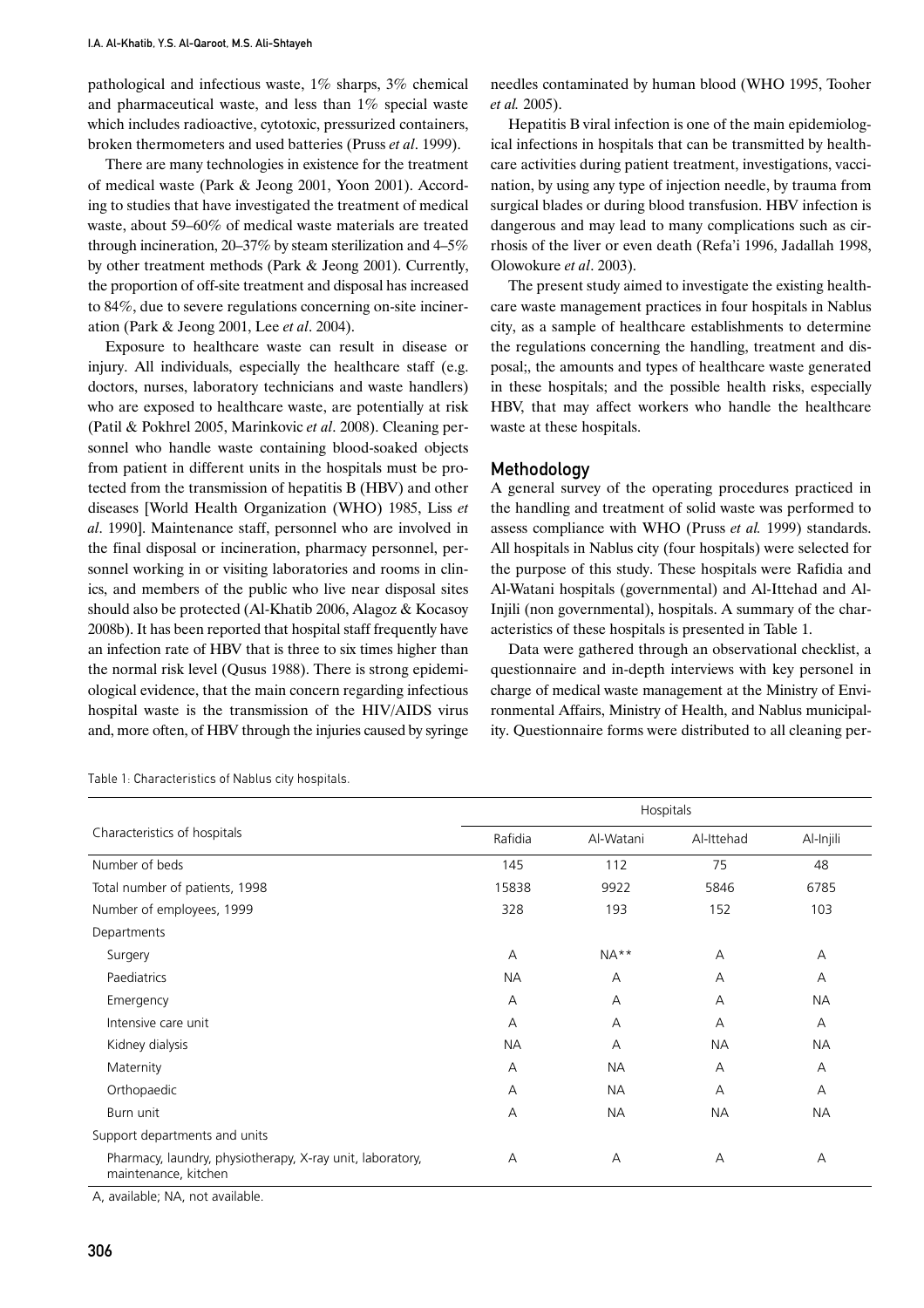sonnel working in the four hospitals, as they were the individuals who dealt with medical waste on a daily basis. Current management practices of medical waste were also observed by the authors and entered on a checklist that included sources and types of waste generated in different hospitals, methods of collection, transport, storage and disposal, and more specifically incineration and the condition of incinerators. In this study, the term medical waste includes all types of healthcare waste but excludes general waste.

#### Blood sample collection

Blood samples were obtained from all cleaning personnel working at the four hospitals and tested for HBV. The blood samples were taken using disposable sterile syringes. The blood was left to clot at room temperature, and then centrifuged at 3000 rpm for 5 min. Serum was aspirated and four aliquots of each sample were transferred into screw-capped tubes and stored at –30 °C. Blood samples were tested for HBV during October and November 1999.

### Quantitative determination of waste

The following steps were involved in the determination of the biomedical waste generated from different places in the four hospitals.

- 1. The supporting staff of each section in the hospital was briefed over the nature of assistance and support that was needed in determining the quantity of waste materials during the study period.
- 2. The staff was given colour-coded, high-density polyethylene bags to use for collection of the waste to facilitate the separation of generated solid waste at the source for the data collection.
- 3. The quantities of medical and general solid waste were recorded outside the hospital building for medical and general wastes, respectively.
- 4. Solid waste of both types (general and medical) was weighed individually on a suspension spring scale  $(\pm 100 \text{ g})$  with the assistance of the staff and the weight was recorded by the field workers.

The amount of general and medical waste materials generated in each hospital was determined and recorded for each day over 11 different days on Saturdays, Tuesdays and Thursdays, during March, April, May and June 1999, to represent the days of the week. Total medical waste generated from four hospitals was also determined on 11 consecutive days during December 1999. The answers provided by the questionnaires completed by the cleaning personnel were analysed using SPSS computer program version 8 (SPSS Inc., Chicago, IL, USA). In order to update the data collected in 1999 regarding healthcare waste management practices, all hospitals were re-visited during March and April 2008. Special observation sheets were designed for that purpose.

## Results and discussion Hospital waste management policy

The present study at Nablus hospitals revealed that Palestinian national legislation, policy, or regulations about handling and management of medical waste were lacking. No welldefined policies related to medical waste management were available in the hospitals surveyed. It is worth mentioning that this situation has not changed during the period 1999–2008. The medical waste management system for the city has been severely affected by the political conditions, particularly during the second Palestinian uprising (Intifada). Due to the greater needs in other sectors, the solid medical waste management sector does not receive the required attention and local governments and other related institutions do not have a sufficiently robust waste management policy and system. The national policy is not clearly addressing the real-world limits in medical waste treatment, especially the emission limits. The policy is forward-looking but the current political situation is not helping in this regard. However, Al-Injili hospital has some written instructions about handling and collection of medical waste. The hospitals have also received brief written instructions from Nablus municipality about medical waste off-site transportation from the hospitals to the incinerator. The administrative directors in all surveyed hospitals have the direct responsibility for monitoring medical waste management. In the West Bank, the Jordanian Health Law issued in 1957 is still applied. Some regulatory instructions or procedures are applied in some hospitals of the West Bank. The new Palestinian Environmental Law issued in 1999 designates medical waste as a part of hazardous waste without any special regulations or procedures for its safe management regarding (Ministry of Environmental Affairs 1999).

#### Waste production

Waste is produced from the various activities performed in the hospitals. General waste produced at the hospitals was related to administrative departments, food preparation and landscaping. This type of waste is similar to household waste and city waste. Within the hospitals, different kinds of therapeutic procedures such as surgery, delivery, chemotherapy, injections, dialysis, resection of gangrenous organs, biopsy, autopsy, etc., are carried out and result in the production of sharp objects contaminated with patients' blood and secretions, infectious waste materials, chemical materials and radioactive waste which are considered to be the hazardous waste (Pruss *et al*. 1999, Daschner 2000). The amount of waste generated in the hospitals depends upon various factors such as the number of beds, occupancy rate, types of health services provided, social, economic and cultural status of the patients and the general condition of the area in which the hospital is situated. For example, in governmental hospitals where normally a lower level of service is provided in comparison with non-governmental hospitals, most of the patients come from low socio-economic areas of the city or surrounding communities, most of the general waste consists of residues from fruits, which are voluminous and abundant, whereas in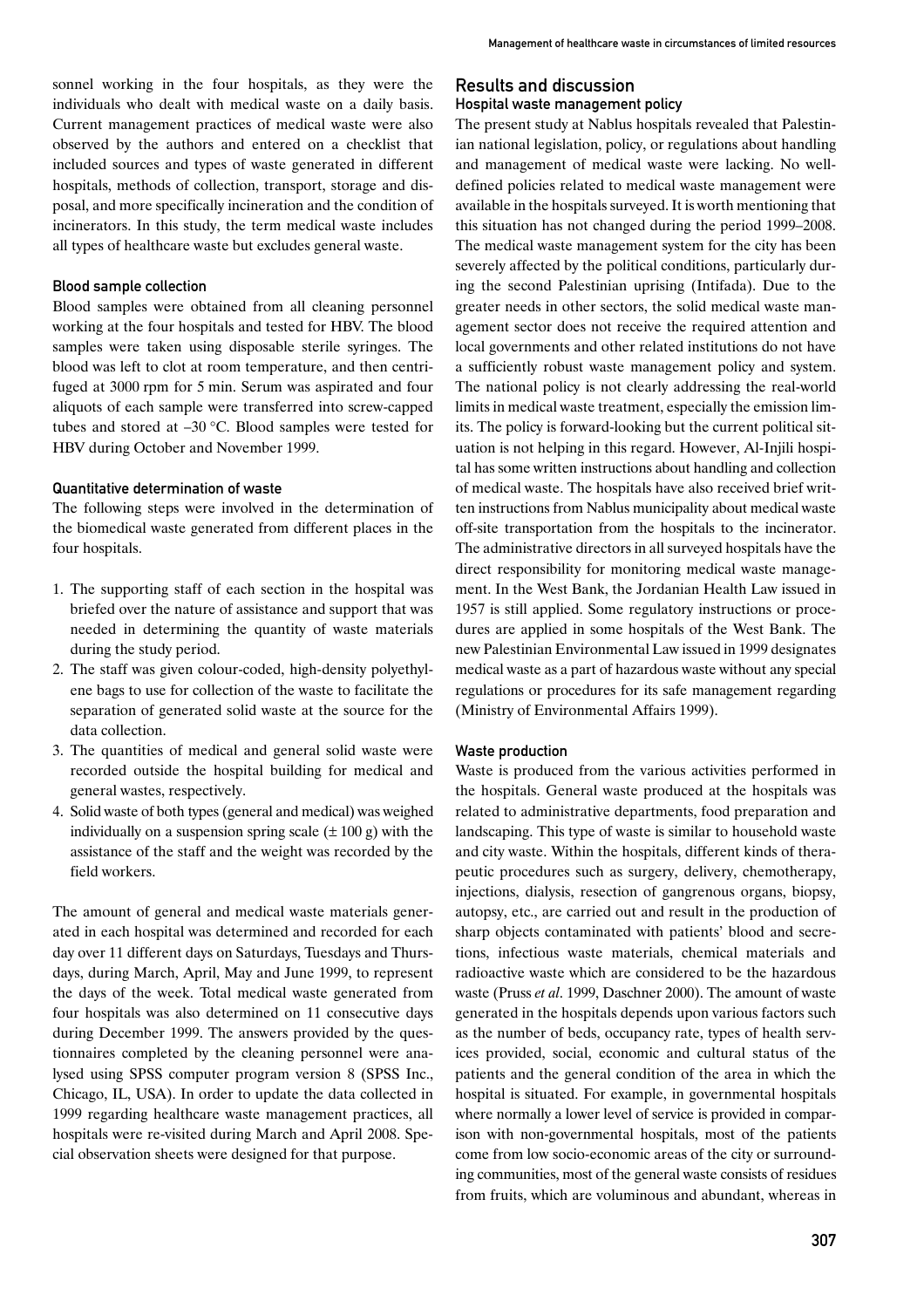non-governmental hospitals most of the patients come from high socio-economic areas of the city and surrounding communities and most of the general waste contains cans, singleuse containers for food and flowers.

During the study periods medical waste (including sharp waste) generation rate in the hospitals varied from 0.60 to 0.93 kg bed<sup>-1</sup> day<sup>-1</sup>, 0.94 to 1.28 kg in-patient<sup>-1</sup> day<sup>-1</sup> and 0.33 to 0.84 kg total-patient<sup>-1</sup> day<sup>-1</sup> during March to June, respectively. This range was less during December and was between 0.59 and 0.79 kg bed<sup>-1</sup> day<sup>-1</sup>, 0.87 to 1.27 kg in-patient<sup>-1</sup> day<sup>-1</sup> and 0.32 to 0.46 kg total-patient<sup>-1</sup> day<sup>-1</sup> with mean values of 0.7 kg bed<sup>-1</sup> day<sup>-1</sup>, 1.12 kg in-patient<sup>-1</sup> day<sup>-1</sup> and 0.4 kg totalpatient<sup>-1</sup> day<sup>-1</sup>, respectively. When considering the total number of patients attending the hospitals, the generation rate is much less than that when considering only in-patients, as the number of out-patients attending the external clinics in the hospitals is high, and normally little waste is generated during their consultations/treatment.

In a study performed in 1991 in hospitals of Tehran, the healthcare waste generation rate was reported to be 2.71 kg  $bed^{-1}$  day<sup>-1</sup> (Mohammadi-Baghaee 2000). The waste generation rate in Dar-es-Salaam (Tanzania) hospitals in 1993 was reported to be between 0.84 and 5.8 kg bed<sup>-1</sup> day<sup>-1</sup> (Mato  $\&$ Kassenga 1997). The generation rate in the present study was between 1.86 and 2.3 kg bed<sup>-1</sup> day<sup>-1</sup>. The hospitals studied can be said to have lower generation rates in comparison with modern hospitals. All of the hospitals lacked modern medical facilities but were said to still provide acceptable services. Another reason could be that not all of the hospitals were situated in a highly urbanized environment and most patients did not represent affluent communities. Affluent communities tend to generate more wastes as their lifestyle includes the consumption of a greater amount of goods and services (Gwebu, 2003). The generation rates for Canada and the USA were also reported to be higher because, as developed nations, they generally have modern facilities and good services. In Canada and the USA, the generation rates were reported to range from 4.3–5.8 kg bed<sup>-1</sup> day<sup>-1</sup> (Mato and Kassenga, 1997).

In Limpopo Province, South Africa, the generation rates were computed to be 0.55 and 0.65 kg patient<sup>-1</sup> day<sup>-1</sup> for Tshilidzini and Elim hospitals, respectively. This was equivalent to an average of 0.60 kg patient<sup>-1</sup> day<sup>-1</sup> for the two hospitals. The generation rates indicate the type of services offered at the two hospitals and suggest that they were not different (Nemathaga *et al*. 2008).

According to Pruss *et al*. (1999), the generation rate in general hospitals in Europe was between 2.1 and 4.2 kg bed<sup>-1</sup>  $day^{-1}$ . In an Indian hospital with 574 beds, it was found that the medical solid waste generated ranged between 0.50 and  $0.51$  kg bed<sup>-1</sup> day<sup>-1</sup> (Patil & Pokhrel 2005). This clearly shows that in middle- and low-income countries, healthcare waste generation is usually lower than that in high-income countries.

The solid waste produced in the four hospitals was found to consist of 74% general waste and 36% medical waste. By comparison, in a study performed in Dar-es-Salaam, medical waste amounted to 60.2% of the total waste (Mato & Kaseva 1999). The WHO has estimated the amount of medical waste in developing countries to be about 16% (Pruss *et al*. 1999). This percentage agrees with that generated at an Indian hospital (16.4%) (Patil & Pokhrel 2005). In the capital city of Mongolia, it was found that the waste generation rate in the healthcare facilities was lower than in some other countries; however, the percentage of medical waste in the total waste stream was comparatively high, ranging from 12.5 to 69.3%, which indicated poor waste handling practices (Shinee *et al*. 2008).

In the present study, however, the amount of medical waste was higher in the studied hospitals than the amounts reported by the WHO. The density of medical waste at the four hospitals ranged between 144.9 and 188.4 kg m–3 with a mean value of  $166.7 \text{ kg m}^{-3}$ .

#### Waste segregation, packaging and containers

Table 2 summarizes the segregation methods of medical waste in the four hospitals. This study revealed that segregation of all waste materials was not conducted according to definite rules and standards. Sometimes hazardous waste was stored in the same containers as the domestic waste, and no control measures existed for the management of these waste materials. None of the hospitals provided strong plas-

Table 2: Segregation of medical waste in Nablus hospitals.

| Waste type     | Segregation procedures                                                                                                                                                                                                                                      |
|----------------|-------------------------------------------------------------------------------------------------------------------------------------------------------------------------------------------------------------------------------------------------------------|
| Sharps         | Put in plastic bottles in most hospital departments, but in Ittehad hospital laboratory sharp boxes were used. In<br>Al-Injili hospital sharp boxes were used for needles.                                                                                  |
| Pathological   | Fetus, amputated organs (sometimes placenta) were given to the patient's guardians and are buried according<br>to religious customs. Sectioned organs (e.g., appendix, tumors, gallbladder, etc.), were disposed with medical<br>waste after cytology test. |
| Infectious     | Infectious cultures (plates, tubes) were autoclaved in some hospitals (Rafidia, Al-Watani, Al-Ittehad) before<br>being disposed off in yellow bag with medical waste.                                                                                       |
| Chemical       | Liquid pharmaceutical waste was poured into the drains along with liquid chemical waste through the public<br>domestic wastewater sewerage network.                                                                                                         |
| Pharmaceutical | Pharmaceutical waste materials were disposed with general waste. Expired drugs were disposed along with the<br>general waste or returned to the factories.                                                                                                  |
| Pressurized    | Disposed off with medical or ordinary waste without any care.                                                                                                                                                                                               |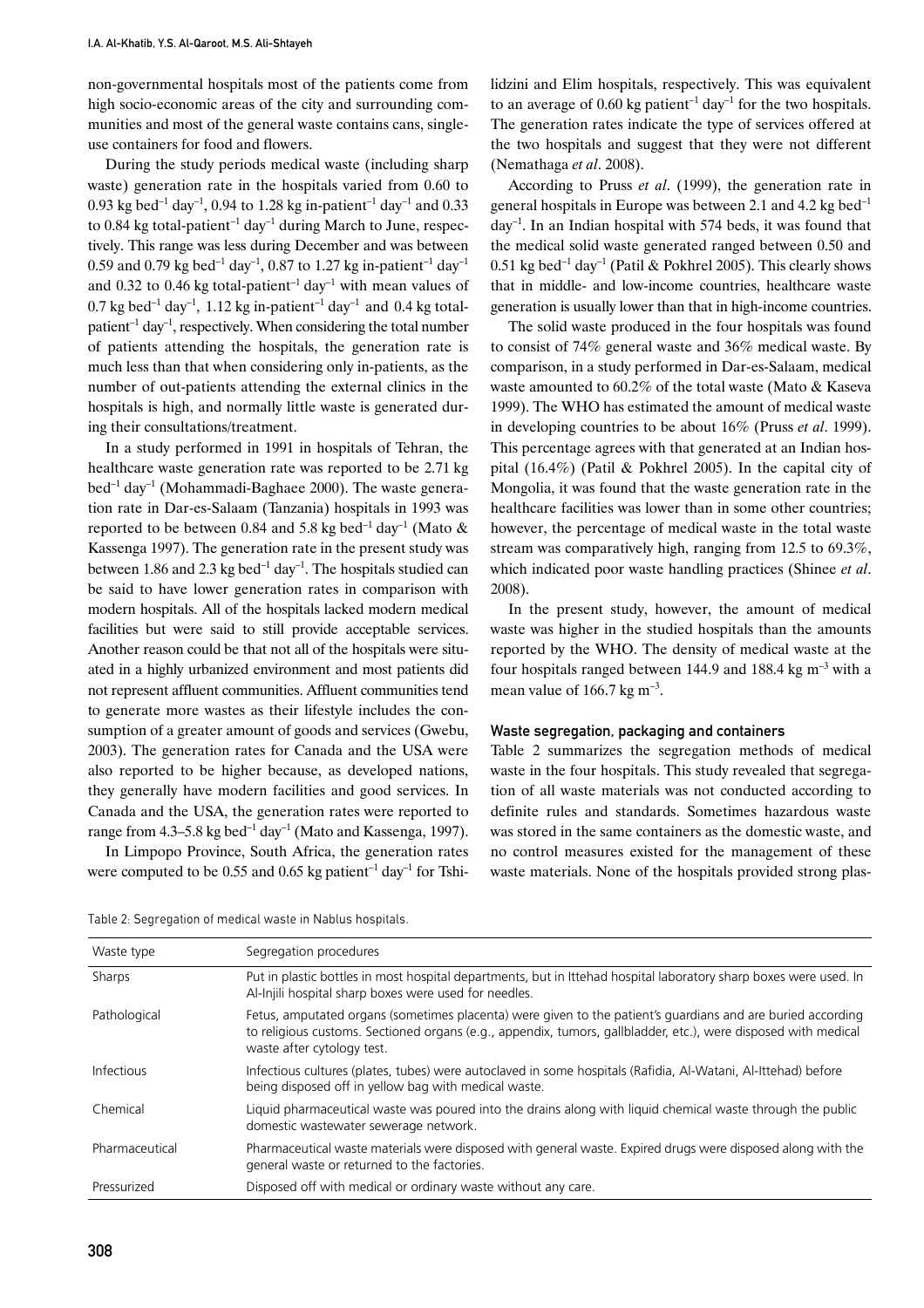tic bags for medical waste segregation, and most of the time used thin plastic bags that can easily tear. None of the hospitals used colour coding. The same kind and colour of domestic waste bags was used for medical waste The normal practice was to use any colour available in the markets, which was normally black or blue, for both general and medical waste materials. This is not in accordance with the proposal by the WHO (Pruss *et al*. 1999). In the four hospitals, most of the time radioactive, infectious and sharp waste containers were not separated from the general waste stream at the site of production so they were stored in similar containers and were disposed of together. The waste in containers specified for general hospital waste and located outside the hospitals is collected with other domestic waste in municipality trucks and disposed off at the dumping site of the Nablus municipality. Liquid medical waste was disposed of in the same pipelines as domestic waste.

The mixing of dangerous waste materials with general waste in the hospitals was justified by financial issues and the lack of comprehensive staff training and, to a lesser extent, due to the lack of facilities.

## Hospital waste handling and treatment

A private waste care company was responsible for waste management in Rafidia and Al-Watani hospitals in 1999 and this is still the case. In these two hospitals, most departments disposed of sharps in plastic cans, except in the laboratory where they sometimes used carton sharp boxes when available. Other types of medical waste (e.g., cotton, gauze, pads, disposable towels, placenta, amputated organs and dialysis residues) were disposed off in light, easily punctured plastic bags. Culture plates and tubes were autoclaved and then disposed off in plastic sacks. The sacks and bags were stored in plastic containers in the departments. The processes of collection began at departments where workers on every floor started to collect waste from the plastic containers and place it in light transparent plastic sacks. Waste cleaning personnel collected these bags in the early morning every day and carried them around by hand. They either used lifts or the stairs when transporting the bags to the outside of the hospital building to place them in special containers belonging to the Municipality of Nablus in a temporary storage area.

In Al-Ittehad and Al-Injili hospitals, the waste handling was carried out by the cleaning personnel employed by the hospital. These workers, in addition to handling waste, also participated in laundry collection, floor sweeping, bathroom and toilet cleaning, and sometimes in serving food to the patients.

Hospital waste was collected by cleaning personnel who picked up the medical waste from different departments and transported it manually to a temporary storage area where the hospital waste was kept before being taken to the final disposal site. This area was poorly sanitized and not secure in any of the four hospitals. It was accessible to visitors or any person visiting the hospital. No special storage room for medical waste existed in any of the hospitals. There were two specified containers for each hospital; one was located at the

temporary storage area for medical waste and the other at the side of the general waste collection point on the main street. At most times during the field work, both containers had the same contents: general waste mixed with medical waste. The container available outside the hospital was open and also used by the general public. From field observations conducted in 2008, this situation has not changed since 1999.

Transportation of containers from the temporary storage areas was on a daily basis (except Fridays); a special vehicle belonging to Nablus municipality transported the filled containers to the treatment station between 0730 and 1100 h daily. The vehicle was normally equipped with an empty container made of steel, similar to those available at the hospitals (500 kg empty weight and 2.875  $\text{m}^3$  in size) to replace the full container situated inside the hospital area. The medical waste transportation journey started at Al-Watani hospital at 0730–0800 h, then Al-Ittehad hospital, Rafidia and Al-Injili hospitals and ended at about 1100 h at the treatment station. The treatment station was located in the eastern part of Nablus city, where there was an incinerator for burning the medical waste at a temperature between 900 and 1200 °C.

At the incinerator facility, which belongs to Nablus municipality, the workers removed any pressurized items and any chemicals that could be dangerous if burned, and then burned the remaining medical waste. It is worth mentioning here that the incinerator was not equipped with filters, and so it endangered the health of the people living and working nearby. Incineration is one of the recommended methods (Johnson 1999); however, incineration has adverse effects on the environment (British Medical Association 1994) and the reliability of incinerators also has to be considered (Coutinho et. al. 2006). It was observed that on many occasions the temperature of the incineration did not comply with standard operation (Pruss *et al*. 1999). The resulting ash, pressurized items and any chemicals that were not incinerated were collected manually without protective devices – an action that did not comply with Environmental Protection Agency (1990) or World Health Organization (Pruss *et al*. 1999) standards – and disposed off at the unsanitary main solid waste dumping landfill belonging to Nablus municipality, which is situated to the east of Nablus city near Beit-Forik village.

In August 2000, the second Palestinian uprising started. Quickly, the whole priority list of Nablus municipality changed and the idea of establishing a sanitary landfill or developing a new medical waste management system was abandoned. The main goal became simply to continue the daily services of the municipality as much as possible. No new development projects were initiated and even the projects that had already been approved and funded, such as the wastewater treatment plant, were frozen (Arafat *et al*. 2006). In 2002, the only medical waste incinerator the city had was destroyed and removed from its location by the Israeli military forces during their activities, curfews, closures, etc. At present there is no special handling for the medical waste collected from hospitals, which is currently mixed with the municipal solid waste. By reducing the care given to this type of waste a dan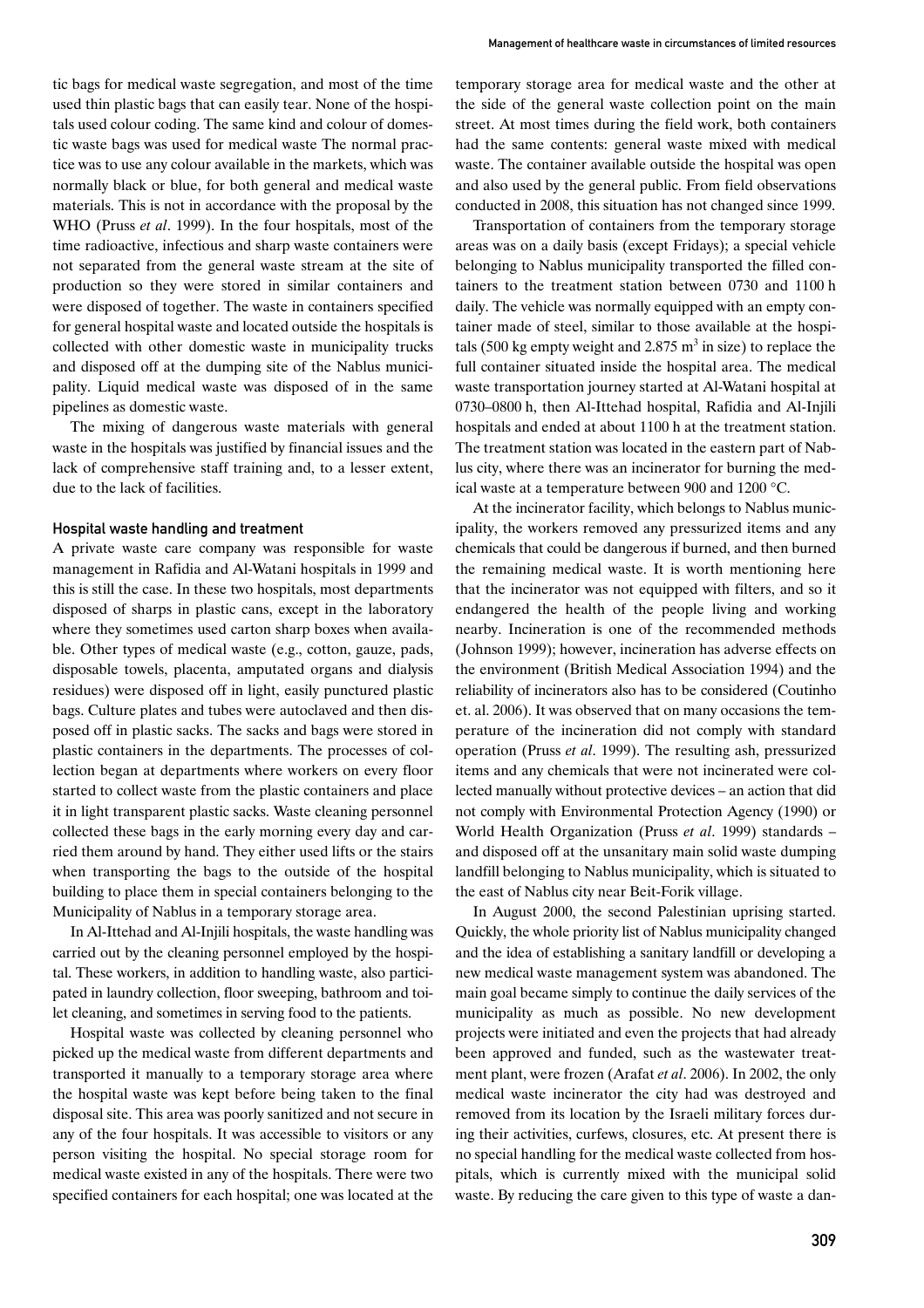gerous situation has been created, as it is well known that there is a strong epidemiological evidence that the main concern of infectious hospital waste is the transmission of HIV virus and, more often, of Hepatitis B or C virus through injuries caused by syringe needles contaminated by human blood (Al-Khatib 2003).

Alternative approaches to medical waste treatment should be considered. Currently, autoclaving has been considered as a positive alternative treatment method to incineration (Lee *et al*. 2004, Miyazaki *et al*. 2007, Soliman & Ahmed 2007). Due to the current financial difficulties, all healthcare centres in Nablus city are allowed to merge with each other in order to overcome their financial problems. Therefore, they can look for some cost-effective means of treatment or disposal of their waste materials. Nablus city has lots of well trained technicians and entrepreneurs, most of whom have their own small workshops and are able to manufacture highly sophisticated equipment. Some of these entrepreneurs have an engineering background and others obtained their training while working at Israeli industrial sites. While searching through these workshops it was observed that some of them have the capability to produce an outstanding quality autoclave at much lower cost than those produced in Israel or abroad.

Currently there are no clearly defined rules for the collection and handling of waste maerials from specific departments or wards such as laboratories, operating rooms, hemodialysis, pathology sections, chemotherapy units, and others. There is no training of the cleaning personnel or keeping of records about hospital waste management in any of the hospitals. In contrast, in developed countries definite regulations and rules exist at hospital, regional and national levels. For example, there are almost 36 rules at the national level, five rules at the regional level and 13 rules at hospital level resulting in a total of 54 rules for the correct management of hospital waste in the University Hospital of Freiburg, Germany (Daschner 2000).

In Palestine, the economic deterioration that leaves 50% of the labor force unemployed and another 25% unable to get to their place of work (and therefore without wages); the widespread destitution that has over half of the population below the poverty line; and the physical destruction of vital Palestinian support infrastructure by Israelis have all contributed further to long-lasting changes in Palestinian society that cannot be conducive to either immediate or long-term reconciliation. Poverty, disenfranchisement and reduced education are the stamping grounds of extremism, anger and radicalization (Khatib 2003).

The new existing situation in terms of medical waste treatment can be considered as a scenario of a no-sort option of co-disposal of clinical wastes with the domestic fraction. This scenario has some benefits such as no costs of segregation, special handling and transportation and treatment, but, this approach is recognized as a serious problem that can have detrimental effects on both human beings and the environment through indirect or direct contact. Some of the health impacts originating from exposure to hazardous hospital wastes include reproductive system damage, tetragenogenic, mutagenic and carcinogenic effects, central nervous system effects, respiratory damage among others (Blackman 1993). Diseases such as leptospirosis, cholera, diarrhoea, typhoid, human immunodeficiency virus (HIV) and HBV can be transmitted through the mismanagement of especially hazardous hospital waste (Mato & Kassenga 1997). Environmental nuisance may also arise due to foul odour, cockroaches, flies, rodents and other vermin (Nemathaga *et al*. 2008).

## Prevalence of HBV and health risks among cleaning personnel

Results of serological tests for HBV in cleaning personnel revealed that 61 cleaning personnel (12 in Rafidia, 10 in Al-Watani, 14 in Al-Injili and 18 in Al-Ittehad hospitals) were negative for HBV and only one worker was positive (at Rafidia hospital) for the disease (1.59%). It is worth mentioning here that none of the 62 cleaning personnel had been vaccinated for HBV. However, the incidence of the disease may be higher than revealed by the present study because cleaning personnel are usually employed by private companies for 1 year and many of them leave work during their first year. The disease has a long incubation period (up to 6 months) and hence some of the workers could have been positive but without showing the disease. In Palestine, the incidence rate of HBV cases per 100 000 ranged between five and nine in the period 1995–1999 (Ministry of Health 2002). This means that the incidence rate of HBV was much higher among the cleaning personnel than other Palestinians.

In addition, medical waste handlers in Palestine as well as those in other developing countries are exposed to many health risks. For example, in a study conducted in the hospitals of a Palestinian district, it was found that the level of occupational safety is below standard requirements, as protective equipment and clothing are not available for most workers. More than 40% of workers were pricked with needles while handling medical waste. It appeared that there was no clear policy for workers vaccination against infective diseases, and there was no medical examination for workers either before or during employment. Only 37.2% of the workers mentioned that they were trained in handling medical waste, and 23.2% of them were working 15 hours per day or more. It was found that there was no job stability for the workers, as 55.8% of them had spent only 1 year or less in their work at the hospital. It was found that the supervisors of the cleaning workers did not pay much attention to the workers' occupational safety and satisfaction. There was a huge lack of medical waste management infrastructure, and there were many items that the cleaning workers required in order to help them perform their work properly. Their overall requirements included occupational safety, job security and satisfaction (Al-Khatib, 2006).

## Conclusions and recommendations

In Nablus city as in other Palestinian cities and other developing countries, the management and disposal of medical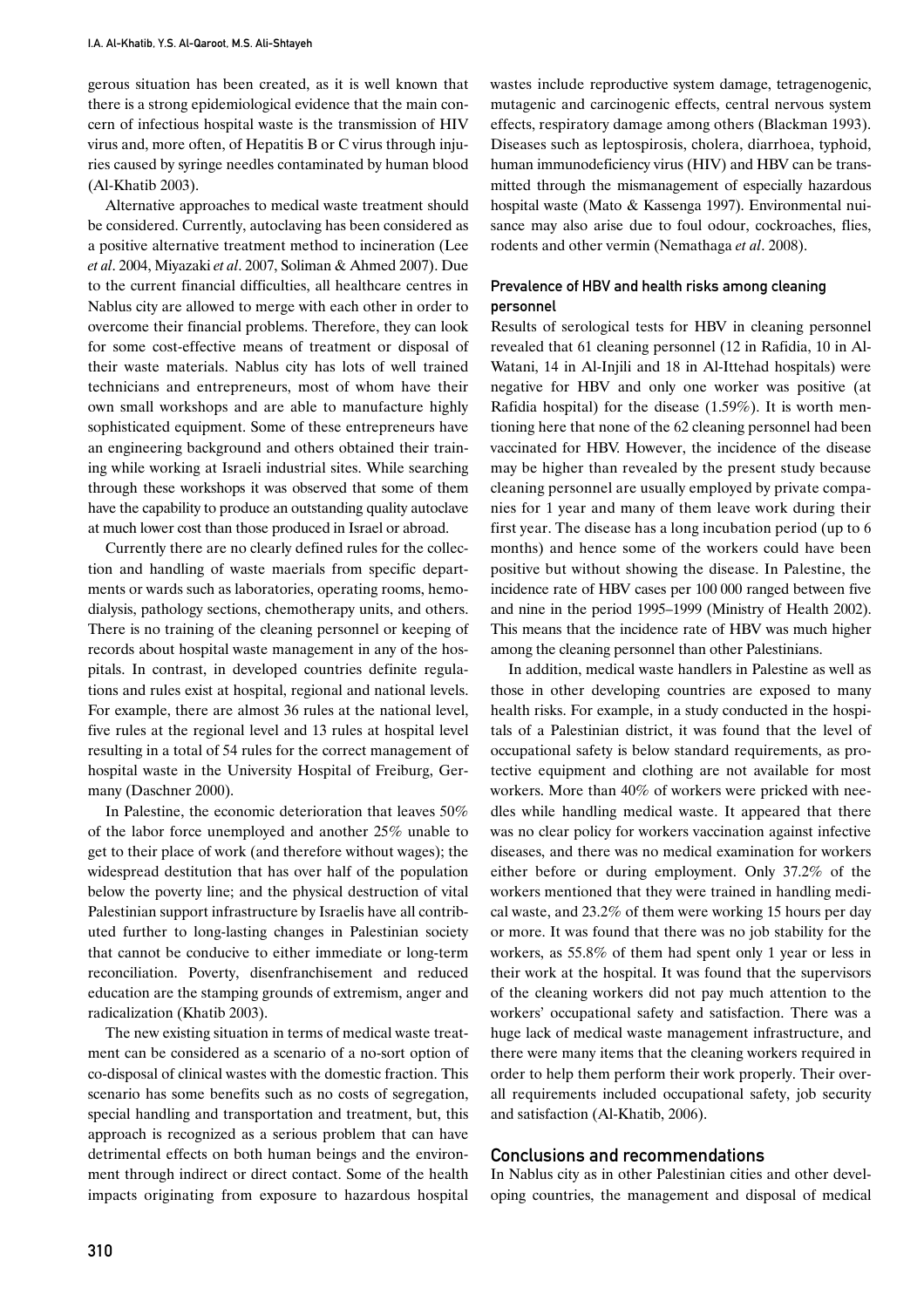waste have not received sufficient attention. There is a lack of any proper system of medical waste management, and the current practices are inappropriate. Medical waste materials are still handled manually and disposed of alongside generalh domestic waste, thus creating a great health risk to municipal workers, the public and the environment. Nearly all the hospitals in Nablus city promote segregation of most sharp waste items; however, little attention is given to the other types of waste, a large part of which is usually mixed with the general waste materials and collected through the municipal collection system. This situation has not changed since 1999. To ensure improvement and continuity in the management practices, hospitals in co-ordination with related institutions such as the Ministry of Health, Ministry of Environmental Affairs and Ministry of Local Governments should develop clear plans and policies for the proper management and disposal of waste. They need to be integrated

### References

- Alagoz, A.Z. & Kocasoy, G. (2008a) Improvement and modification of the routing system for the health-care waste collection and transportation in Istanbul. *Waste Management*, (article in press).
- Alagoz, A.Z. & Kocasoy, G. (2008b) Determination of the best appropriate management methods for the health-care wastes in Istanbul. *Waste Management*, **28**, 1227–1235.
- Al-Khatib, I.A. (2003) *Medical Waste Management in Palestine: a Study of the Current Situation*. Institute of Community and Public Health, Birzeit University, Palestine.
- Al-Khatib, I.A. (2006) Occupational safety of cleaning personnel in Palestinian district. *Eastern Mediterranean Health Journal*, **12**, 637–652.
- Alvim Ferraz, M.C.M., Barcelos Cardoso, J.I. & Ribeiro Pontes, S.L. (2000) Concentration of atmospheric pollutants in the gaseous emissions of medical waste incinerators. *Journal of the Air and Waste Management Association*, **50**, 131–136.
- Arafat, H.A. Al-Khatib, I.A. & Abu Zahra, A. (2006) Effects of prevailing conditions during second Palestinian uprising on solid waste management system in Nablus city in Palestine. *International Journal of Environmental Health Research*, **16**, 281 – 287.
- Askarian, M., Vakili, M. & Kabir, G. (2004) Results of a hospital waste survey in private hospitals in Fars Province, Iran. *Waste Management*, **24**, 347–352.
- Blackman W.L., Jr (1993) *Basic Hazardous Management*. Lewis, Boca Raton, FL.
- British Medical Association (1994) *Environmental and Occupational Risks of Health Care*. British Medical Association London.
- Cheng, Y.W., Sung, F.C., Yang, Y., Lo, Y.H., Chung, Y.T. & Li, K.-C. (2008) Medical waste production at hospitals and associated factors. *Waste Management*, (article in press).
- Coutinho, M., Pereira, M., Rodrigues, R. & Borrego, B. (2006) Impact of medical waste incineration in the atmospheric PCDD/F levels of Porto, Portugal. *Science of the Total Environment*, **362**, 157–165.
- Daschner, F. (2000) *EU-Project: Reduction and Utilization of Hospital Waste, with the Focus on Toxic and Infectious Waste* (LIFE 96 ENV/ D/10). Final Report, Freiburg.
- Da Silva, C.E., Hoppe, A.E., Ravanello, M.M. & Mello, N. (2005) Medical wastes management in the south of Brazil. *Waste Management*, **25**, 600–605.
- Environmental Protection Agency (1990) *Operation and Maintenance of Hospital Medical Waste Incinerators: Handbook.* Environmental Protection Agency, New York.
- Gwebu, T.D. (2003) Population, development and waste management in Botswana; conceptual and policy implications for climate change. *Environmental Management*, **31**, 348–354.
- Jadallah, R.I. (1998) *Hepatitis B Virus among High Risk Groups and Highlights on Vaccination Program in Northern Palestine*. MSc Thesis, College of Graduate Studies, An-Najah National University, Nablus, Palestine.

into routine continuing education, employee training, increasing awareness among employees and management evaluation processes for systems and personnel. It is essential to develop a national policy and implement a comprehensive action plan for healthcare waste management providing environmentally sound technological measures to improve the management and disposal of healthcare waste in Nablus city and other Palestinian communities. Special attention should be paid to the occupational health and safety of cleaning personnel as most of them are exposed to health hazards and risks.

Future research that addresses the health risks to waste handlers including the determination of HBV antibody status for them, showing evidence for sero-conversion or lack of sero-conversion, after working with these wastes, taking into consideration the difficulties involved in this aspect, mainly the high turn-over of staff is recommended.

- Johnson B. (1999) *Impact of Hazardous Waste on Human Health*. Lewis Publishers, Washington DC.
- Khatib, G. (2003) A Palestinian view, the balance is shifting. Palestinian-Israeli crossfire on 'Socioeconomic consequences of the conflict'. Edition 4. Available: http://www.bitterlemons.org/previous/ bl270103ed4.html (accessed: 7/5/2008).
- Lee, B.K., Ellenbecker, M.J. & Moure-Ersaso, R. (2004) Alternatives for treatment and disposal cost reduction of regulated medical wastes. *Waste Management,* **24**, 143–151.
- Liss, G.M., Crimi, C., Jaczek, K.H., Anderson, A., Slattery, B. & D'Cunha, C. (1990) Improper office disposal of needles and other sharps: an occupational hazard outside of health care institutions. *Canadian Journal of Public Health*, **81**, 417–420.
- Marinkovic, N., Vitale, K., Holcer, N.J., Dzakula, A. & Pavic, T. (2008) Management of hazardous medical waste in Croatia. *Waste Management,* 28, 1049–1056.
- Mato, R.R.A.M. & Kaseva, G.K. (1999) Critical review of industrial and medical waste practices in Dar-es-Salaam. *Resources, Conservation and Recycling*, **25**, 271–287.
- Mato, R.R.A.M. & Kassenga, G.R. (1997) A study on problems of medical solid wastes in Dar-es-Salaam and their remedial measures. *Resources, Conservation and Recycling*, **21**, 1–16.
- Ministry of Environmental Affairs (1999) *Palestinian Environmental Law*. Ministry of Environmental Affairs, Palestine.
- Ministry of Health (2002) *The Status of Health in Palestine 2001*. Health Management Information System Directorate, Palestine.
- Miyazaki, M., Imatoh, T. & Une, H. (2007) The treatment of infectious waste arising from home health and medical care services: present situation in Japan. *Waste Management*, **27**, 130–134.
- Mohammadi-Baghaee, D. (2000) *Principles of Medical Waste Management*, first edn. Shaharab Co., Tehran, 2000.
- Mohee, R. (2005) Medical wastes characterization in healthcare institutions in Mauritius. *Waste Management*, **25**, 575–581.
- Nemathaga, F., Maringa, S. & Luke Chimuka, L. (2008) Hospital solid waste management practices in Limpopo Province, South Africa: A case study of two hospitals. *Waste Management*, **28**, 1236–1245.
- Olowokure, B., Duggal, H.V. & Armitage, L.E. (2003) The disposal of used sharps by diabetic patients living at home. *International Journal of Environmental Health Research*, **13**, 117–123.
- Oweis, R., Al-Widyan, M. & Al-Limoon O. (2005) Medical waste management in Jordan: a study at the King Hussein Medical Center. *Waste Management*, **25**, 622–625.
- Park, H.S. & Jeong, J.W. (2001) Recent trends on disposal technologies of medical waste. *Journal of the Korean Solid Wastes Engineering Society*, **18**, 18–27.
- Patil, G.V. & Pokhrel, K. (2005) Biomedical solid waste management in an Indian hospital: a case study. *Waste Management*, **25**, 592– 599.